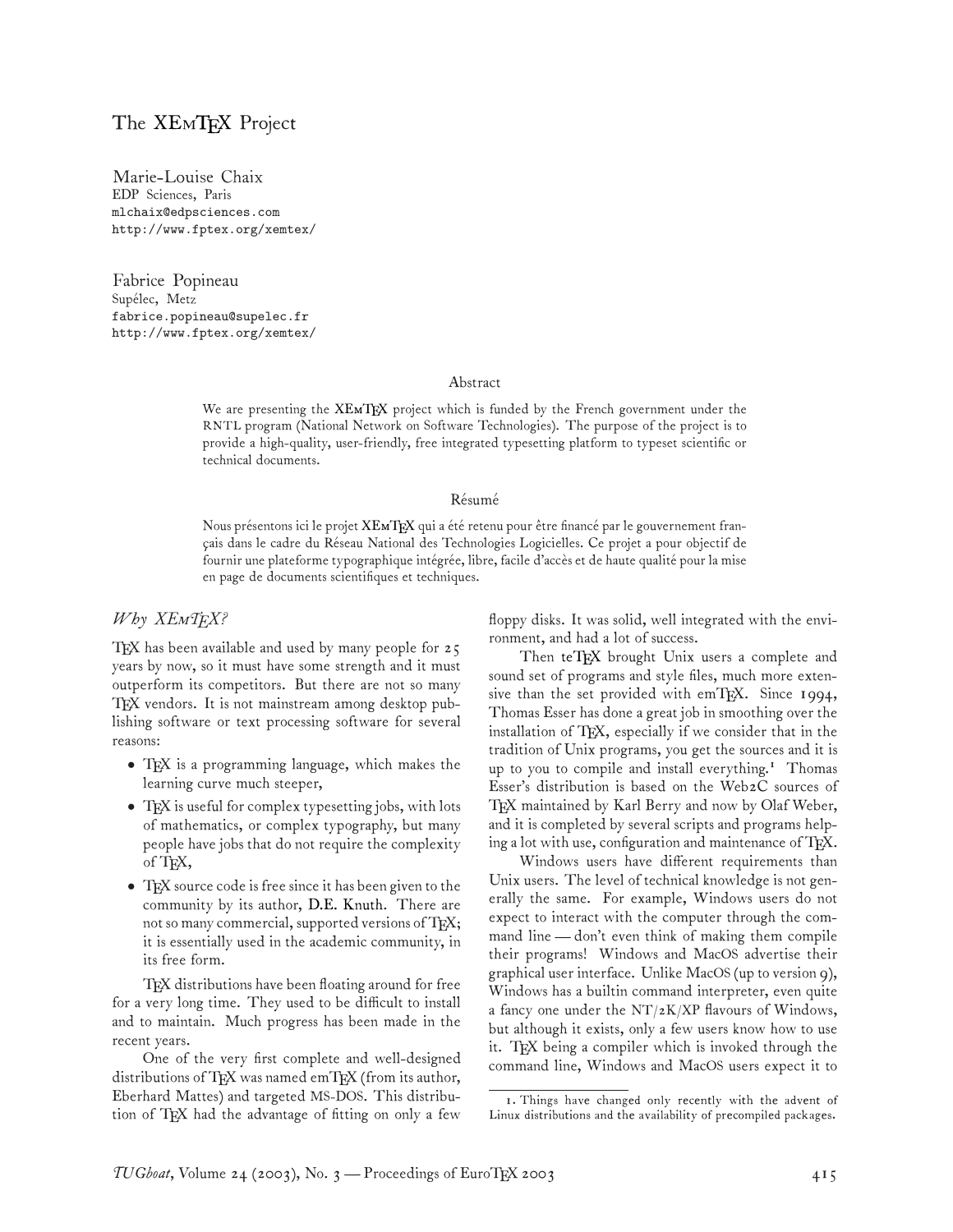be wrapped up in a GUI application. Dedicated text editors have been devised to this effect, other ones have been adapted to it.

MiKTEX and fpTEX are the main free versions of TEX for Windows. MiKTEX is an entirely new port of  $T_F X$  to Windows, whereas fpT $F_X$  is based on the very same sources as [teTEX](http://www.tug.org/teTeX) and Web2C. These distributions are now much larger than emtex: they do not fit on floppies, but on CD-ROMs! In the meantime, the TEX community has developed lots of new tools and macro packages, which explains the inflation.

During all these years, another project was born to deliver a full, ready-to-run version of TFX on CD-ROM: the [TEX Live](http://www.tug.org/texlive) project. This project aimed at being the most complete set of TEX programs, macro packages and style files, or related tools. But the novelty was that you could run the tools from the CD-ROM without installing anything. Moreover, almost all frequently used architectures were available: several Unixes, Windows, MS-DOS and Amiga up to some point, Mac OS X nowadays.

But all these distributions target only the TFX programs and related tools. They do not target the full environment needed to actually typeset documents. To our knowledge, only the 4AllTEX project had this ambition in the past. The 4AllTEX CD-ROMs brought you a complete environment under Windows to type in, compile and print your documents. Everything was included, from the editor to the printer drivers, and including tools to handle images or to draw graphs, a spell checker, etc. The wonderful idea was to write a set of *wizards* that assisted you in your most common tasks. Everything was configurable, so that you could choose your text editor or your TFX engine and so on. The result was a nice environment, really easy to work with. Unfortunately, this project stopped circa 1999.

Having worked on the [TEX Live](http://www.tug.org/texlive) project for many years, trying to bring Windows users with a comprehensive, up-to-date and sound TFX distribution, we wondered how to turn this distribution into something closer to a Windows application than has been the case till now. Windows users like Microsoft Word (or any other DTP program) because when it is installed, there is only one icon on the desktop to click, and all functionality is available from there. The application is compact and the interaction is clear. Obviously, TFX being much older and free software, it cannot compete with such a facility of use. However, it seemed that it should be possible to reduce the gap between both kinds of programs.

There are free text editors that are both well integrated with their environment and with cross-platform availability. The most well-known freely available text editor is probably [GNU](http://www.gnu.org) Emacs. But we would not qualify it as well integrated with its environment. Using [GNU](http://www.gnu.org) Emacs under Windows may seem a bit strange to

Windows users, mostly because it does not take advantage of native controls (native toolbars or other common controls). On the other hand, there is extensive support for TFX documents inside Emacs. Fortunately, there is an alternative to [GNU](http://www.gnu.org)Emacs: [XEmacs](http://www.xemacs.org/) is a forked project from [GNU](http://www.gnu.org) Emacs 18 series. It started as Lucid Emacs, and then became [XEmacs.](http://www.xemacs.org/) The difference between the emacsen is mostly in the internals and the external aspects, but they share many features and a lot of the "feel" part of the look-and-feel. The look part is much more in keeping with the environment under [XEmacs,](http://www.xemacs.org/) especially if we consider the Windows native version and the GTK version.

So the big idea came that [XEmacs](http://www.xemacs.org/) could act as an integrated environment for writing, compiling and printing TEX documents. Well, this is not so big an idea for experienced computer users, but the fundamental concept is that this environment could be distributed to less experienced computer users. Let's reserve some of the details for the moment. The main point is that the user could access his typesetting environment just by clicking on an icon on the desktop, as is the case for most DTP programs, and that's a big selling point in our opinion. TEX and all the machinery would remain hidden behind the scene.

# *Free software and funding*

Not everyone is interested in T<sub>E</sub>X, and T<sub>E</sub>X is not the right answer for everyone. However, for certain types of jobs or types of documents, TEX has no competitors. Education is a target for TEX, for several reasons:

- obviously for mathematics and science teachers, because of the high quality result in typesetting maths,
- stability and long lasting documents: TFX has been available for 25 years and the input language does not change with each version like most commercial products,
- it is free and available on all platforms.

For a few years, there has been a growing demand from teachers— especially from high-schools towards GUTenberg for hints on how to start with TFX. Part of this demand is due to the growing popularity of free operating systems like Linux. GUTenberg had a project to build a dedicated CD-ROM and distribute it through the national education system in every highschool in France. However, this was a free project, and like many free projects, it was to be developed in the free time of people who were already busy, so it came to nothing.

As we wanted to ground this project a bit more than the average free software project, the question arose about the viability of the project and how to fund it. At the same time, the French government brought us an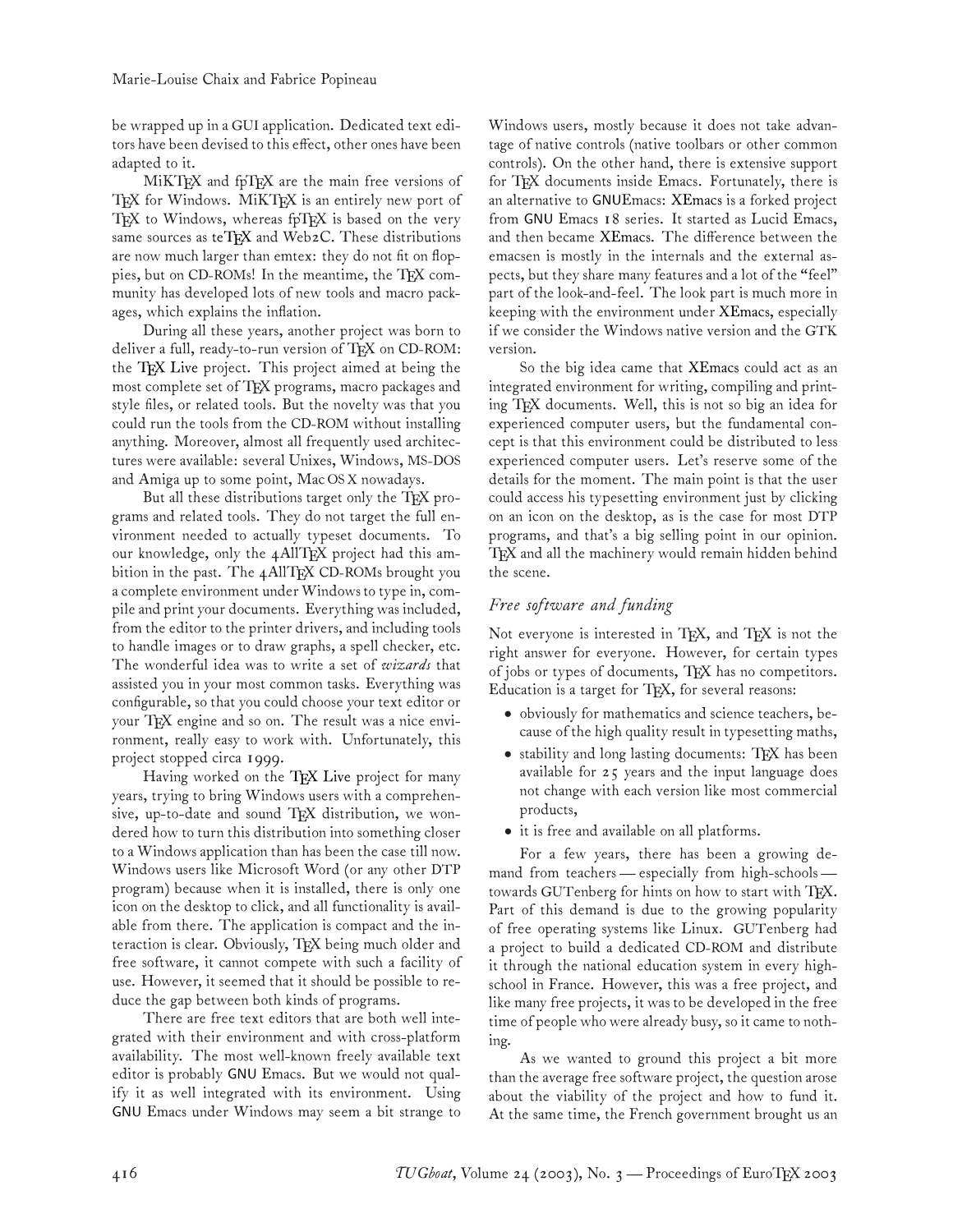opportunity though the so-called National Network on Software Technologies. In short, projects eligible to be funded must involve at least one company and one academic institution. Projects can fall in one of several categories:

- 1. pre-competitive projects, which should lead to final products at the end of the project,
- 2. research projects to develop new technologies or new algorithms.

The XEM[TEX](http://www.fptex.org/xemtex/) project did not fall into either of these categories in any obvious way. However, the RNTL allowed for a third kind of projects to be presented: free software projects. They even released an economic study of the various business models for free software distribution with the clear intention to support some free software projects.

So this was the opportunity we were looking for, and partners to develop and submit the project were quickly found:

- Fabrice Popineau teaches at Supelec (http://www. supelec.fr), an academic institution in the field of electrical engineering. He has been working on the [TEX Live](http://www.tug.org/texlive) project for several years,
- Marie-Louise Chaix is Project Leader at EDP Sciences (<http://www.edpsciences.org>), a French publisher specializing in scientific journals, books and electronic publishing. In her company, many people are potential professional users of the resulting product and will bring their desires and expertise into its design.

We submitted the XEM[TEX](http://www.fptex.org/xemtex/) project with the following arguments.

First of all, there are very few commercial DTP and text processing programs that are very widely spread, the most common being MSWord. So any new product has little chance to gain an audience. But in the particular domain of scientific and technical documents, those widespread commercial programs have poor performance. If you want high quality typesetting, then you must resort to TEX. It will provide the required quality in whatever notation system you need: maths, physics, languages from all around the world, music, etc. Being programmable, TFX has been able to adapt to new technologies like PDF and HTML.

When it comes to text editors, you can't avoid speaking about the Emacs family. The emacsen stability and versatility is well-known. As they are programmable, they can be tailored to anyobdy's use. Even if the standard way to interact with an emacs is difficult to learn, and maybe not that intuitive today (key sequences), it is possible to reprogram this and turn it into something more suited to our needs.

So all the pieces exist, free of proprietary rights, to assemble a high quality typesetting platform that would outperform many commercial programs for our kind of documents — and that is the first goal of the project.

The second goal of the project is to widen the  $T_F X$ audience by providing people with an integrated platform, easy to use even for novice users. As a matter of fact, for many people, TEX is more difficult to install and maintain than it is to use. Typing in some LATEX document can be explained quite easily and it does not require any system administrator skill. It is not the same when it comes to actually putting the TFX software or any of the related tools needed on the machine. Any TFX distribution is made up of thousands of files, and conflicts can arise easily. Many get frustrated when they fail to install it at first try, and it gets even worse if they actually spend time trying to fix problems, unless they manage to do it. By using [XEmacs](http://www.xemacs.org/) as an integrator, we can isolate our TFX system from the rest of the software installed on the machine, and the user will more likely get a working program. So we claim that if TFX was as easy to install as other programs are, TFX would have more users.

The project will rely on software components already available from the community and any new developments will be made available to the community free of rights. In the end, the  $XEMTFX$  project will be inte-grated to the [TEX Live](http://www.tug.org/texlive) project. The XEM[TEX](http://www.fptex.org/xemtex/) CD-ROM resulting from the project will be sent to all high-school teachers (mathematics and science) by the GUTenberg association.

### *The road to XETEX*

*Framework* All the needed tools to build a complete en-vironment are freely available. [TEX Live](http://www.tug.org/texlive) under Windows used to try to help people with installing the most frequently needed tools:

- a text editor to select among half a dozen [\(WinShell,](http://www.winshell.de) [WinEdt,](http://www.winedt.com/) etc.)
- the [Ghostscript](http://www.cs.wisc.edu/~ghost) PostScript interpreter, either in its free or non-free version,
- image files tools like Net[PBM](http://netpbm.sourceforge.net/) or [ImageMagick,](http://www.wizards.dupont.com/cristy/)
- the ISpell spell-checker with dictionaries,
- Perl because many scripts use it and it is not available by default under Windows.

But this list of supplementary programs was difficult to maintain, mainly because these products were not repackaged and their installation procedure kept changing. Also, they were not mandatory, and their installation was not delegated to the T<sub>E</sub>X Live system: they installed as standalone products, at the risk of conflicting with other versions.

Anyway, the starting point of the project is a subset of the TFX Live 7 CD-ROM, augmented with [XEmacs](http://www.xemacs.org/)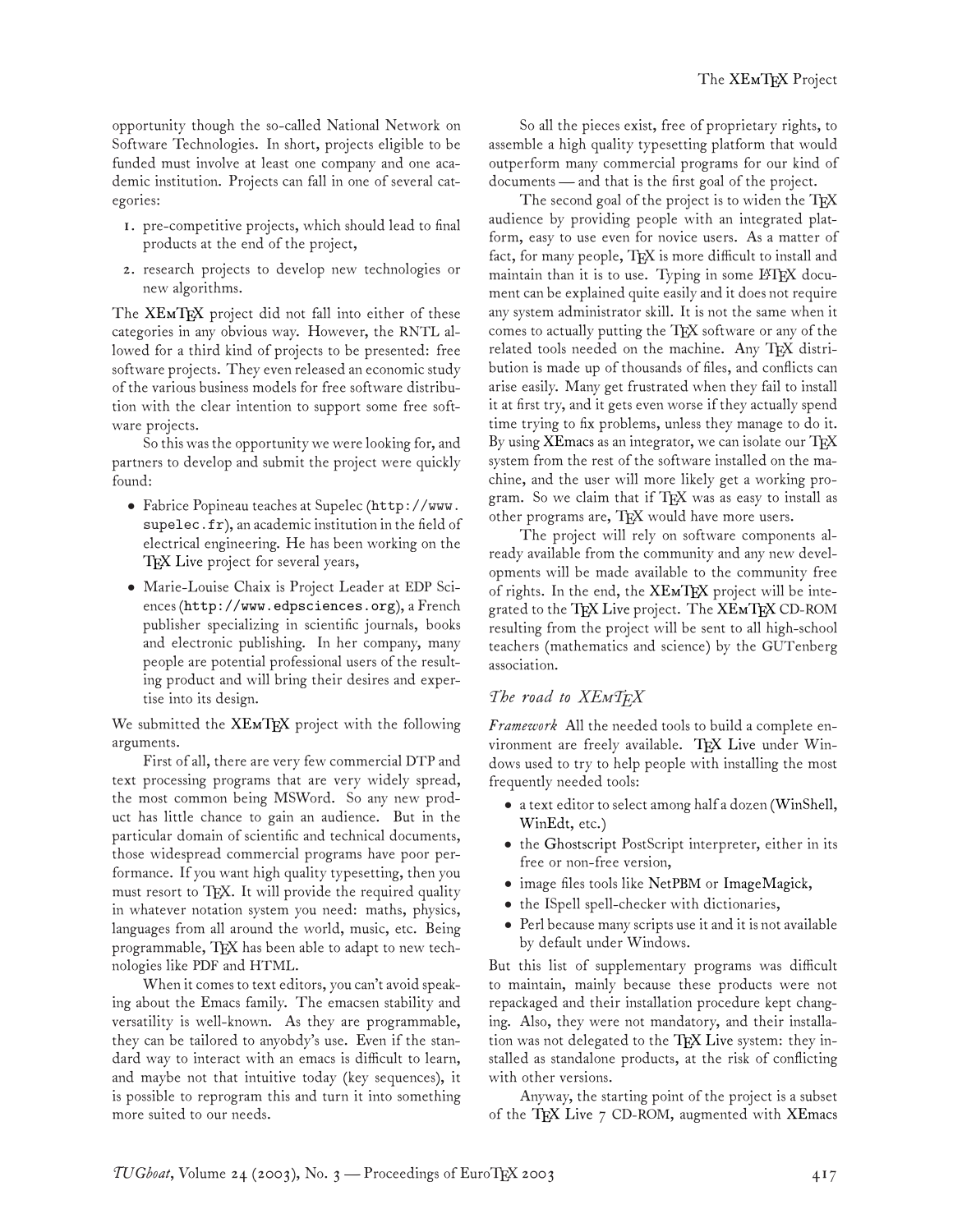and the packages relevant to TFX typesetting, and the supplementary tools cited above. The goal of the project is by no means to write lots of new programs, but rather to put glue between existing programs and package the result so that it is easy to use for anybody. Relying on several large, complex products like  $T_F X$ ,  $XEmacs$ , ..., we are forced to play safe with updates to these products. That means we can't patch them heavily to suit our needs, except if we can make sure the patches will find their way in the main distribution. That is why it is better to use the glue strategy than the patch strategy.

For its [TEX](http://www.fptex.org/xemtex/) part, XEMTEX will be a proper subset of TEX Live: only the most commonly used packages, as few binaries as possible, nothing related to bitmap PK fonts. The other parts have already been named: [XEmacs](http://www.xemacs.org/) for integrating everything, [Ghostscript,](http://www.cs.wisc.edu/~ghost) Image-Magick and [Net](http://www.wizards.dupont.com/cristy/)[PBM](http://netpbm.sourceforge.net/).

The project has been split into several tasks which are described below. The goal is to get progressively closer to the final XEM[TEX](http://www.fptex.org/xemtex/) product.

*Installer* [Lots of work has already been done in the](http://www.tug.org/texlive) TFX Live project regarding installation, especially about specification of packages and writing so-called TPM files. XEM[TEX](http://www.fptex.org/xemtex/) should be very simple to install, hence should offer as few options as possible to the user, contrary to [TEX Live,](http://www.tug.org/texlive) which offers lots of options to the user.

[TEX Live](http://www.tug.org/texlive) installers for Windows and for Unix are very different: it is an application with a graphical user interface under Windows and a shell script running in text mode under Unix. It has been unclear for a long time if a portable installer was feasible and desirable.

Given that the XEM[TEX](http://www.fptex.org/xemtex/) installer should not offer many options, we may think of something much simpler for both cases. However, it appears that those platforms are really different in several system aspects — file associations, icons, menus and so on — so that it seems difficult to have only one installer. More precisely, each platform offers services to install applications, and these services are different. So the answer is that a native installer should be built on each platform. Given our targets, that means a Debian package will be built under Debian Linux, and a MSI (Microsoft Installer) package will be built under Windows.

*Editing text* The starting point here is [XEmacs](http://www.xemacs.org/) and the AUC-TEX and Preview-LATEX packages. As powerful as [XEmacs](http://www.xemacs.org/) may be, some aspects of the user interaction may seem a bit strange or uneasy to novice users— think about dialog through the minibuffer, or complex key sequences for example. This is partly due to the fact that emacsen have been used mainly by programmers that understand this way of thinking, and partly by the fact emacsen can run in console mode, and no effort has been made to build a simplified user interaction mode. Emacsen are complex tools for complex jobs. But it would be a shame if the most powerful text editor could not be tailored to suit the needs of less experienced people. So this part of the project will tackle the problem of ergonomics and definition of menus, toolbars and keymaps suitable for our goal. Following the general philosophy, we won't rewrite big parts of existing stuff, but rather tailor and wrap up the existing tools.

As an exception to this rule and as a specific subpart, an equation editor has been considered. Given our targeted audience, it could be a fancy and useful tool to provide people with. A first sketch has been written in wxPython to be portable. If it appears that the result is stable enough under both platforms, it will be integrated into the XEM[TEX](http://www.fptex.org/xemtex/) product.

Apart from typing in TFX documents, the user will have to handle other kinds of files: images and graphics. The related tasks will also be identified, and the common ones will be offered through menus and toolbars. For example, MetaPost is a nice tool to draw graphics and support should be provided for it inside [XEmacs.](http://www.xemacs.org/)

*Viewing documents* TEX is not a WYSIWYG tool, which is a bit disturbing for people who don't know it yet. Specific attention will be paid to coupling the compiler and the viewer. Up to now, DVI and PDF have been the output formats considered. The DVI format has the advantage to be fast to display on screen, but the drawback not to be self-contained: fonts, images are stored externally. For the PDF format, it is the opposite.

The status of viewers available on [TEX Live](http://www.tug.org/texlive) is not the same under Windows and under Unix. The [XDvi](http://www.math.berkeley.edu/~vojta/xdvi.html) viewer for Unix is able to display Type 1 fonts and to use source specials to map a location in the viewer to the same place in the source file. Windvi available for Win-dows does not yet have those features.<sup>[2](#page-3-0)</sup> However, we can wonder if the DVI format should be advertised as the format of choice for new users, especially if it were possible to view with the PDF format and the same source specials mechanism feature. Heiko Oberdiek has implemented such a mechanism in his vpe package. What needs to be investigated is: can it be reasonably used? Is it fast, is it convenient? If yes, no doubt the PDF format should be advertised over the DVI format.

What we want to avoid at any price is the use of bitmap font files. The mechanism to build these fonts is too complex, too error prone. Nowadays, with scalable fonts, we can completely avoid using bitmap fonts, and thus avoid installing METAFONTand all the programs calling it, like mktexpk. In any case, the Windvi viewer will eventually be brought up to the same level of features as the [XDvi](http://www.math.berkeley.edu/~vojta/xdvi.html) viewer.

<span id="page-3-0"></span><sup>2.</sup> The source special mechanism is available, but not documented.